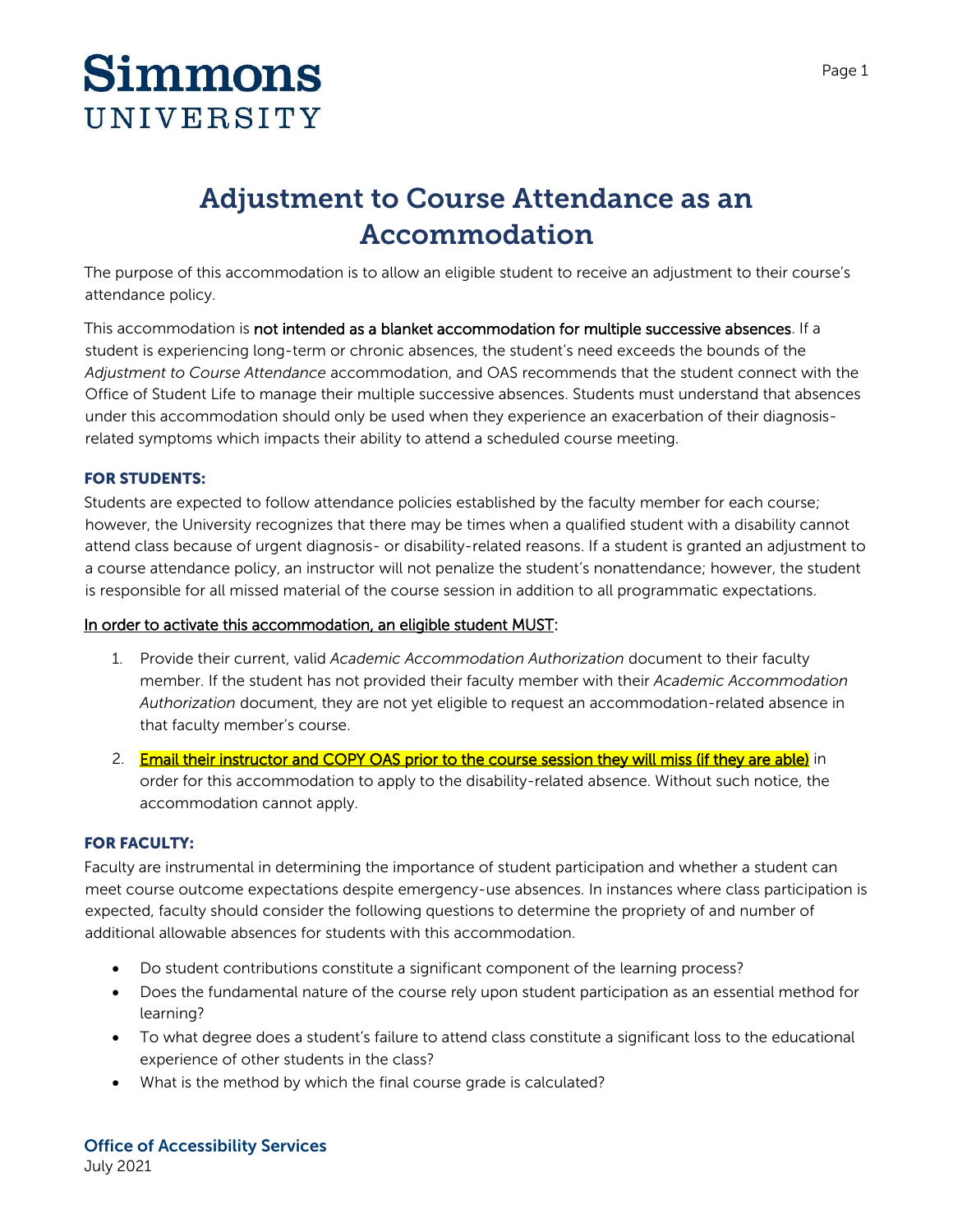Upon receipt of an *Academic Accommodation Authorization* document from a student who is eligible for this accommodation, faculty determine the number of allowable absences for an eligible student and communicate this number of absences to the student. We ask that faculty use the chart below as guidance when making determinations concerning allowable adjustments to course attendance.

Please note, OAS staff do not know the instructional complexity of all courses at Simmons University. Likewise, for confidentiality reasons, faculty may not know the complexities of a student's diagnosis or disability. Faculty who have questions about this accommodation or about how to determine an appropriate adjustment to their course attendance policy should contact OAS staff for guidance and discussion.

Simmons University is obligated to consider a reasonable and appropriate allowance for adjustments to course attendance. Timely processing and review of such accommodations is critical for faculty and students. A student cannot be penalized for nonattendance when appropriately utilizing the *Adjustment to Course Attendance* accommodation; however, if the student exceeds the established *Adjustment to Course Attendance* accommodation*,* faculty may treat the student's nonattendance as they would for any other student.

In order to help faculty members determine the additional time, if any, that a student is allotted to be absent from their class without penalty, the chart below suggests potential adjustments to course attendance based on how frequently a course meets. The time allowed for a student to be away from class must not fundamentally alter the course. The following examples are only suggestions, and faculty may adjust the OAS' recommendations to ensure that their course is not fundamentally altered.

| Course<br>meets: | # of allowable absences for<br>all students in the course as<br>per syllabus: | $+$       | Suggested adjustment to<br>course attendance:     | $=$ | Suggested # of<br>allowable absences for<br>eligible student: |
|------------------|-------------------------------------------------------------------------------|-----------|---------------------------------------------------|-----|---------------------------------------------------------------|
| $1x$ per<br>week | Χ                                                                             |           | 1 class (2 hrs. and 50 mins.)                     |     | Adjusted allowable<br>absences                                |
| 2x per<br>week   | Χ                                                                             | $\ddot{}$ | 2 classes (80 mins. $+$ 80 mins.)                 | =   | Adjusted allowable<br>absences                                |
| 3x per<br>week   | Χ                                                                             |           | $3$ classes (50 mins. $+50$ mins.<br>$+50$ mins.) |     | Adjusted allowable<br>absences                                |

#### **IMPORTANT INFORMATION:**

 To qualify for consideration for the *Adjustment to Course Attendance* accommodation, a student must first submit written documentation from an appropriate healthcare professional to the Office of Accessibility Services (OAS). Students are encouraged to request accommodations from OAS prior to the start of the semester or as close to the start of the semester as possible. Students are not eligible to have this accommodation applied retroactively. Please note that OAS considers accommodation requests at any time during the academic year.